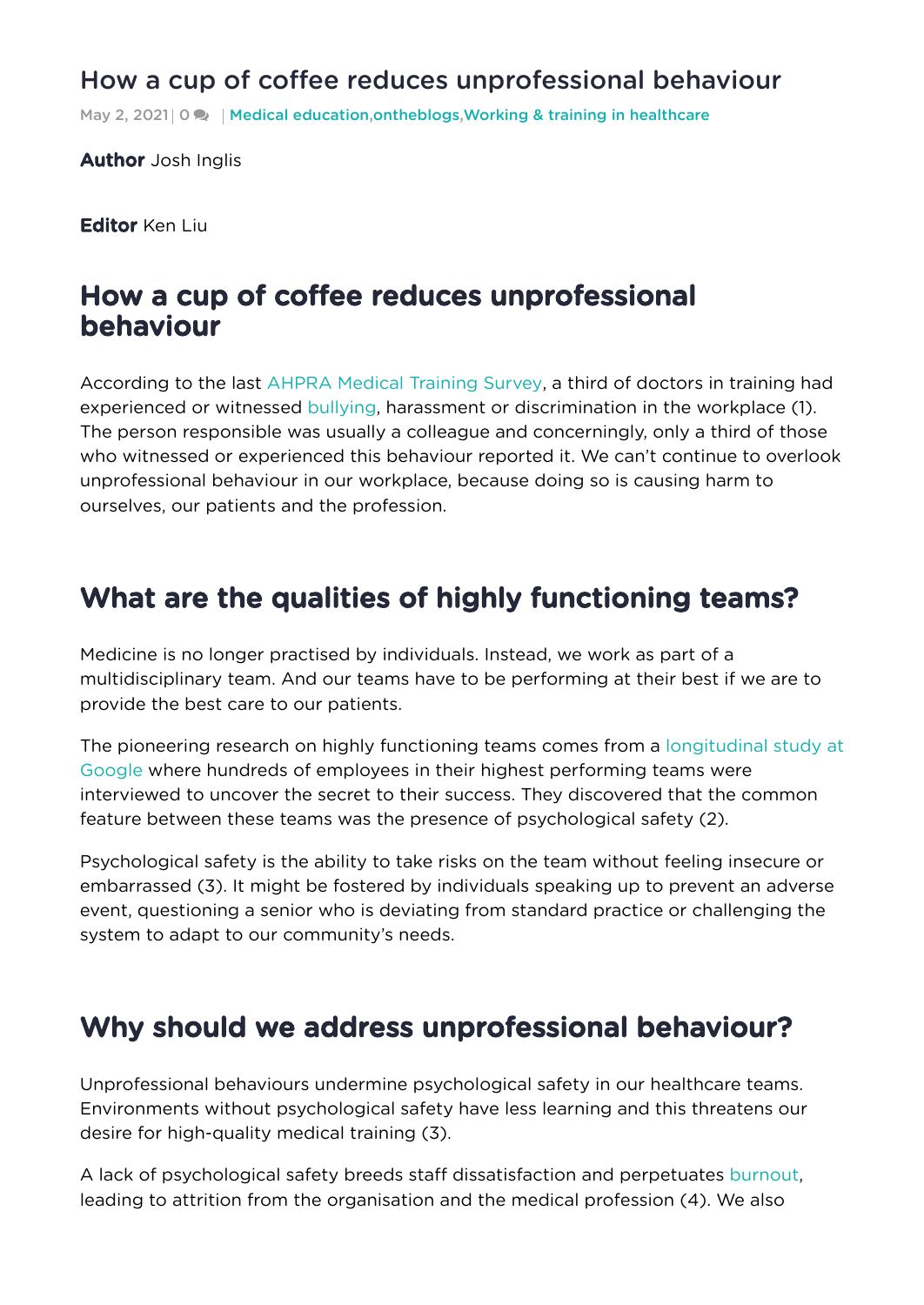expose the next generation of healthcare professionals to the hidden curriculum of accepted behaviours in the hospital propagating a culture of incivility (5).

And it's not only the health professionals who suffer, because unprofessional behaviour also leads to adverse patient outcomes. Two large studies [performed](https://www.vumc.org/main/home) at the Vanderbilt University Medical Center prove this point. Surgeons with higher numbers of patient and co-worker complaints had higher rates of surgical and medical complications as well as malpractice claims (6, 7).

#### Is there an institution-wide system that promotes professionalism?

You might be surprised to hear that ninety percent of people rate themselves as above average drivers (8). It's only when you place dash cameras in their cars and have them watch the footage that their estimation of their driving regresses towards the mean (7).

The team at the Vanderbilt University School of Medicine have thought long and hard about how to promote a culture of professionalism in their institution. Their conclusion was that they had to turn a mirror on unprofessional behaviour. This lead them to pioneer a graded peer-messenger system to feedback lapses in professionalism to healthcare workers (9).

Most of these lapses are addressed with informal conversations by a peer messenger, deemed 'cup of coffee' conversations. Ideally the peer is at an equal level of seniority within the organisation and working in a comparable specialty. These conversations aim to shine a light on behaviours identified as being inconsistent with the organisation's values.

During these cups of coffee, the peer messenger recounts the reported lapse in professionalism in a non-judgemental, non-confrontational way. The goal is not to fix or solve but to inform. After the discussion the clinician has reason to reflect on the behaviour and this frequently leads to self-regulation.

## Is this system effective?

In Vanderbilt's experience, most health professionals had no issues with professionalism and weren't identified by the system. Of the smaller number of individuals who had lapses in professionalism, the majority improved after graded interventions (10).

The Vanderbilt team developed a tiered approach for managers to address the minority of those who do have repeated lapses in professionalism. Their experience shows that these interventions often uncover serious underlying medical conditions or psychosocial factors driving their behaviour (9).

# What are the barriers to implementation?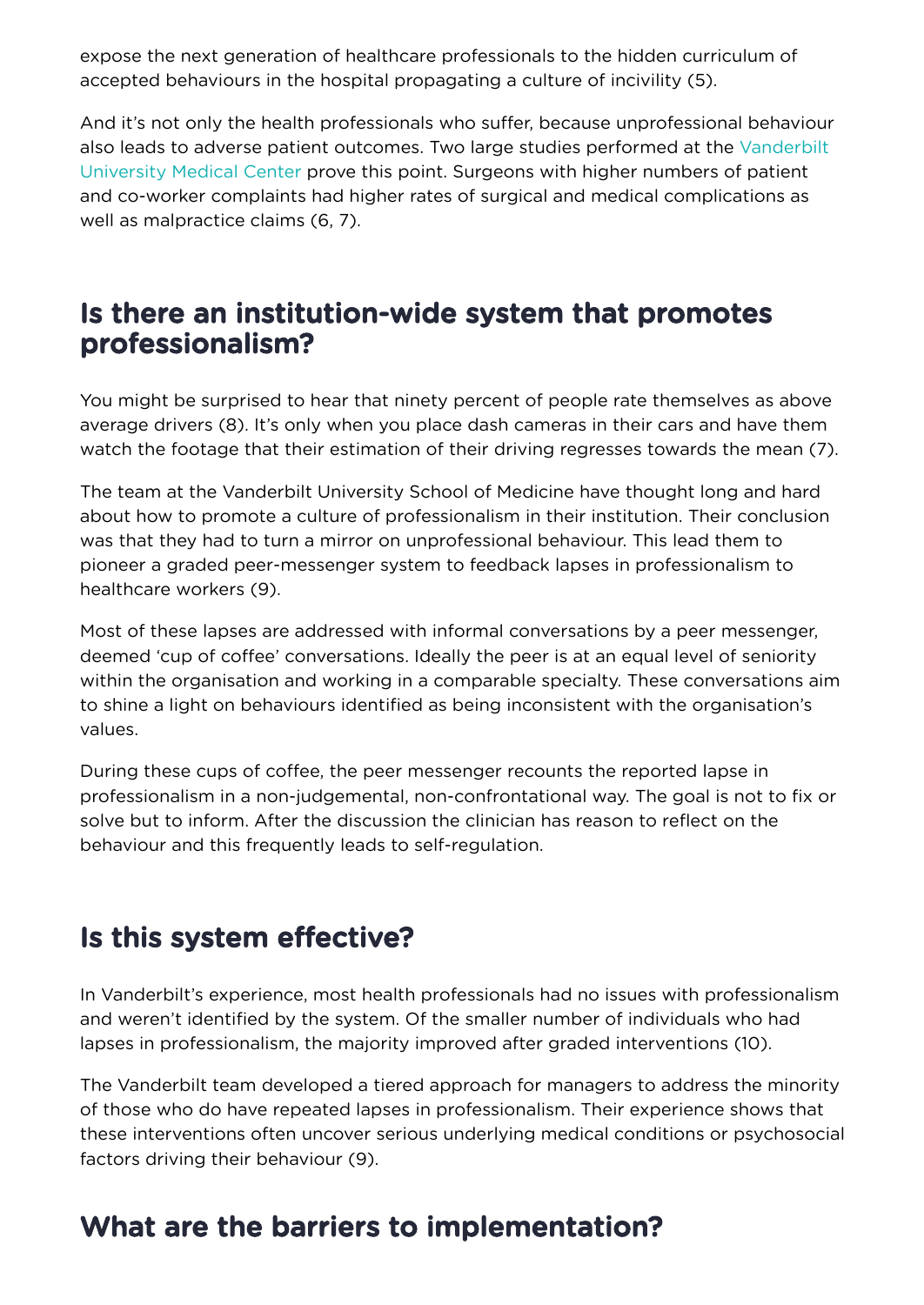There will be challenges to overcome when introducing the Vanderbilt model in the Australian context. Individuals may be reluctant to report unprofessional behaviours for fear of retribution. When introduced into US hospitals, it has taken up to a year for doctors to begin reporting. Presumably this time was needed to develop trust that the system

would respond appropriately to lapses in professionalism.

Leaders will need to prioritise having difficult conversations with colleagues. Sometimes the unprofessional behaviours will have been tolerated and normalised for decades. If the feedback is taken poorly, then it could erode relationships or even lead to the individual's departure from the organisation.

Whilst cultural change will take time, there is something that we can all do in the meantime to promote professionalism. We should make the effort to compliment those who demonstrate exemplary professionalism in the workplace or provide exceptional care to their patients. Positive reinforcement is a powerful tool, and these outstanding individuals deserve to have a cup of coffee too!

As healthcare institutions across Australia are looking to promote professionalism in their organisation, the Vanderbilt model sounds promising. And although the road to implementation won't be easy, if it stands to improve outcomes for our patients and the wellbeing of our profession, then it's a road we have to take.

## References

- 1. Australian Health Practitioner Regulation Agency. 2020 Medical Training Survey results 2020 [Available from: [https://medicaltrainingsurvey.gov.au/News/Article/2020-medical-training-survey](https://medicaltrainingsurvey.gov.au/News/Article/2020-medical-training-survey-results-are-now-available)results-are-now-available.
- 2. Rozovsky J. The five keys to a successful Google team 2015 [Available from: https://rework.withgoogle.com/blog/five-keys-to-a-successful-google-team/.
- 3. Edmondson A. Psychological Safety and Learning Behavior in Work Teams. Administrative Science Quarterly. 1999;44(2):350-83.
- 4. Swendiman RA, Edmondson AC, Mahmoud NN. Burnout in Surgery Viewed Through the Lens of Psychological Safety. Ann Surg. 2019;269(2):234-5.